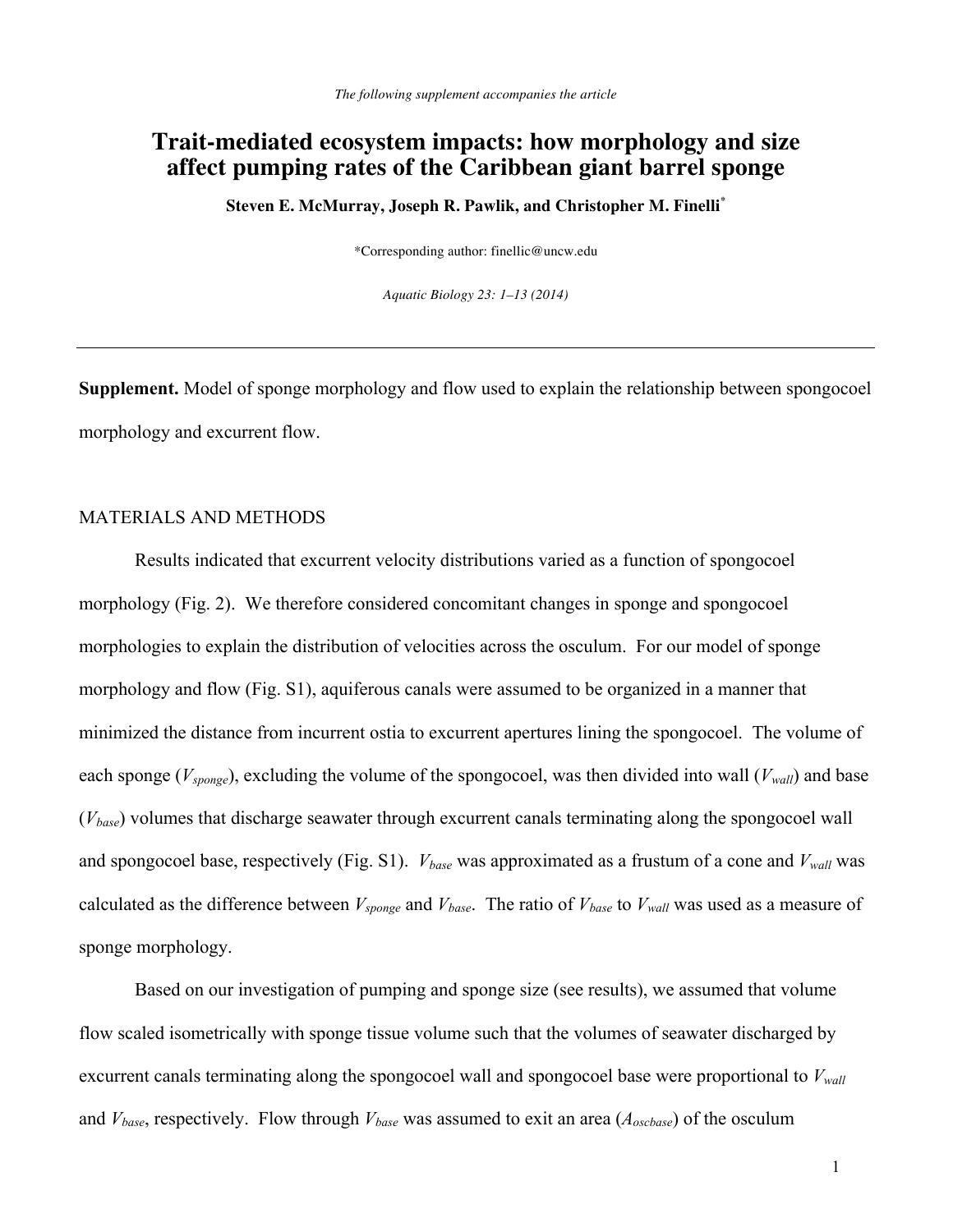equivalent to  $A_{sb}$  and flow through  $V_{wall}$  was assumed to exit an area  $(A_{oscwall})$  of the osculum equivalent to the difference between  $A_{osc}$  and  $A_{oscbase}$  (Fig. S1). The ratio of  $V_{wall}$  to  $A_{oscwall}$  was used as a measure of the excurrent velocity of seawater at the osculum margin and the ratio of *Vbase* to *Aoscbase* was used as a measure of the excurrent velocity at the osculum centerline. The ratio of (*Vwall* / *Aoscwall*)/(*Vbase* / *Aoscbase*) is therefore a measure of the distribution of velocities across the osculum; plug flow results when the ratio of *Vwall* per *Aoscwall* is equivalent to *Vbase* per *Aoscbase*, and near-parabolic flow occurs when *Vwall* per *Aoscwall* is less than *Vbase* per *Aoscbase*. Given this model of sponge morphology and flow, the relationship between sponge and spongocoel morphology was investigated by performing OLS regression on the  $log_{10}$ transformed ratios of *Aosc* to *Asb* and *Vbase* to *Vwall*. To investigate how changes in sponge and spongocoel morphology may affect osculum velocity profiles, OLS regression was performed on log<sub>10</sub>-transformed ratios of  $(V_{wall} / A_{oscwall})/(V_{base} / A_{oscbase})$  and  $A_{osc}$  to  $A_{sb}$ .

## RESULTS

The majority of all sponges measured (94%) were found to have proportionally more tissue volume distributed around walls ( $V_{wall}$ ) than at the base ( $V_{base}$ ). Ratios of  $A_{osc}$  to  $A_{sb}$  varied independently of *Vsponge* (OLS regression; *P* = 0.29) and ranged from 1.5 to 484. Sponges with larger ratios of *Aosc* to *Asb* were found to generally have a greater proportion of tissue volume distributed as  $V_{wall}$  than  $V_{base}$  ( $V_{base}$ )  $V_{wall} = 0.79(A_{osc}/A_{sb})^{-0.41}$ ;  $n = 235$ ,  $r^2 = 0.28$ ,  $p < 0.001$ ) (Fig. S2A). Excurrent velocity distributions varied as a function of concomitant changes in sponge and spongocoel morphology. Ratios of  $(V_{wall} /$  $A_{oscwall}$ /( $V_{base}$  /  $A_{oscbase}$ ) were found to allometrically decrease with increasing ratios of  $A_{osc}$  to  $A_{sb}$  ( $n =$ 235,  $r^2 = 0.53$ ,  $p < 0.001$ ) (Fig. S2B) according to the equation:

$$
\frac{v_{wall}}{A_{oscwall}} / \frac{v_{base}}{A_{oscbase}} = 1.92 \left(\frac{A_{osc}}{A_{sb}}\right)^{-0.70} \tag{S1}
$$

Given the relationship described by Eq. S1, near-parabolic flow occurs when *Aosc* is greater than 2.54 times *Asb*.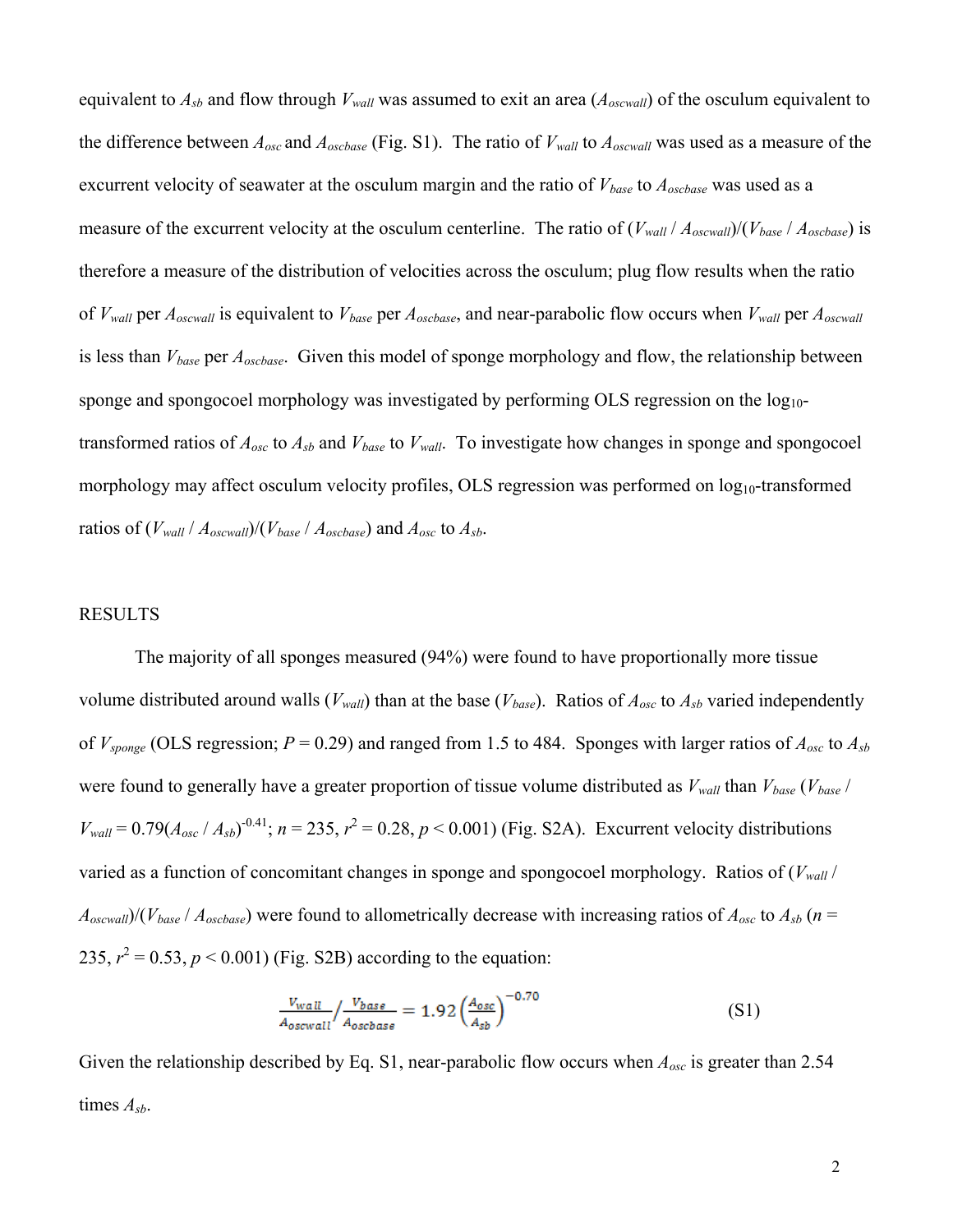# DISCUSSION

Our model of sponge morphology and flow closely approximated the relationship observed between spongocoel morphology and velocity distributions and suggests that the partitioning of sponge biomass relative to the spongocoel influences excurrent water flow. The scaling exponent of the model (- 0.70; Eq. S1) was similar to that for the empirical relationship between velocity distributions and spongocoel morphology (-0.52; Eq. 3), and described velocity distributions that become increasingly parabolic as *Aosc* increases relative to *Asb*. Unlike *M. laxissima* (Reiswig 1974), osculum area was greater than spongocoel base area for all *X. muta* measured (i.e. *Aosc* / *Asb* was always greater than 1). Additionally, velocity distributions for *M. laxissima* approached plug flow when the ratio of osculum diameter to spongocoel base diameter was less than 1, whereas the empirical relationship between velocity distributions and spongocoel morphology of *X. muta* indicates that plug flow results when the ratio of *Aosc* to *Asb* is 2.87. This is explained by a greater partitioning of biomass as *Vwall* relative to *Vsponge* for the majority (96%) of sponges measured. This is also supported by the model, as plug flow was found to occur when the ratio of *Aosc* to *Asb* is 2.54. Approximately 9% of sponges, however, were predicted by the model to have reverse-parabolic excurrent velocity distributions (ratios of *Vwall* per *Aoscwall* to *Vbase* per *Aoscbase* > 1) (Fig. S2B). While possible, reverse parabolic velocity distributions were not found to occur among sponges measured and this is likely an artifact of the simplified approximation of velocity distributions used by the model that does not consider the nonlinear nature of velocity profiles.

#### LITERATURE CITED

Reiswig HM (1974) Water transport, respiration and energetics of three tropical marine sponges. J Exp Mar Biol Ecol 14:231–249